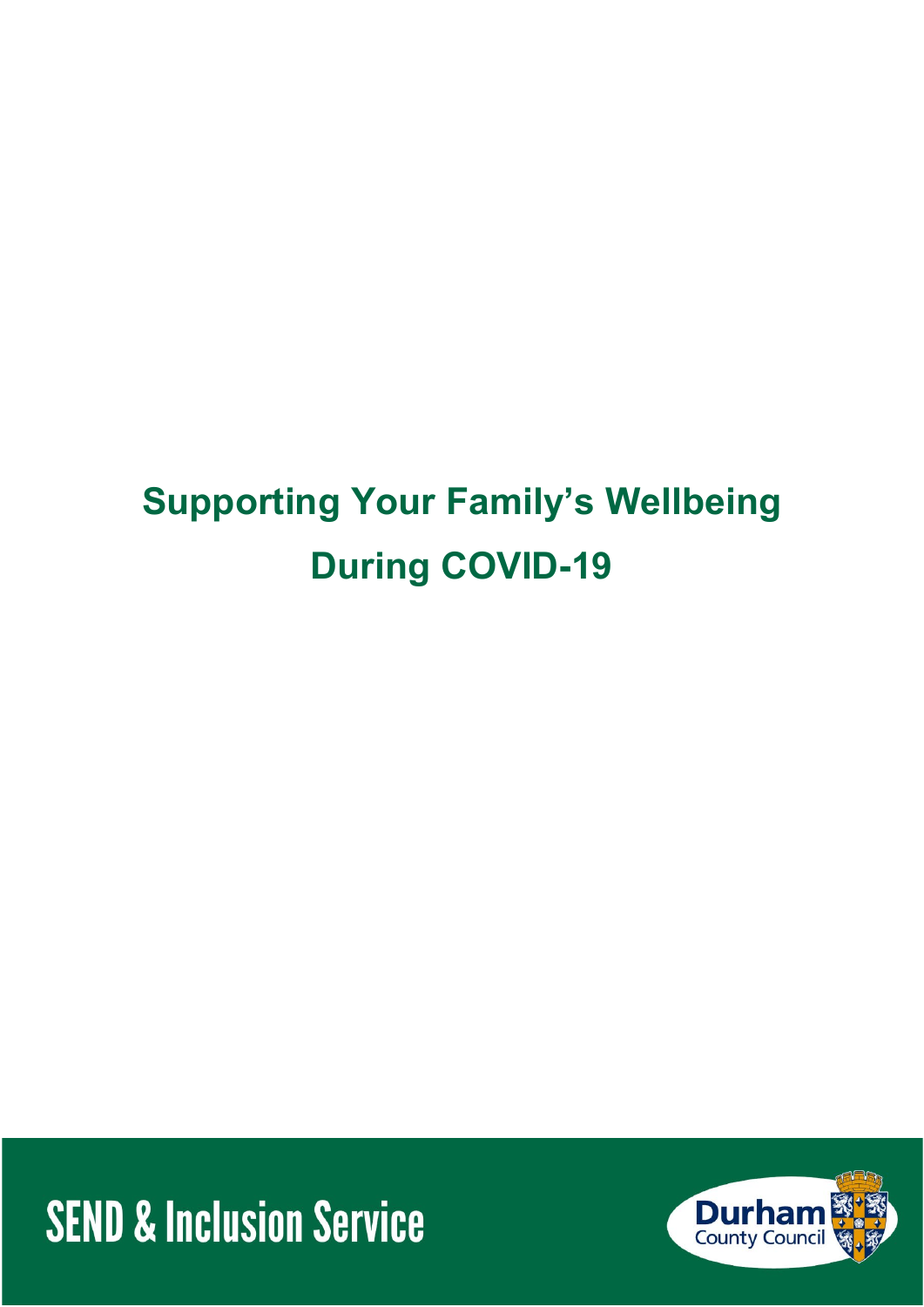## **Contents**

| <b>Supporting Your Family's Wellbeing During COVID-19</b>                                  | $\mathbf{2}$ |
|--------------------------------------------------------------------------------------------|--------------|
| Green – Protecting Your Mental Health and Wellbeing and<br><b>Supporting Your Children</b> | $2 - 3$      |
| <b>Green - Useful Resources</b><br><b>Useful Links for Supporting your Children</b>        | $4 - 5$      |
| Amber – finding things difficult<br><b>Useful Links for Supporting your Children</b>       | $6 - 8$      |
| Red – Are you, or your child, experiencing a Mental Health<br><b>Crisis?</b>               | $9 - 11$     |

**Useful Links for Supporting your Children**



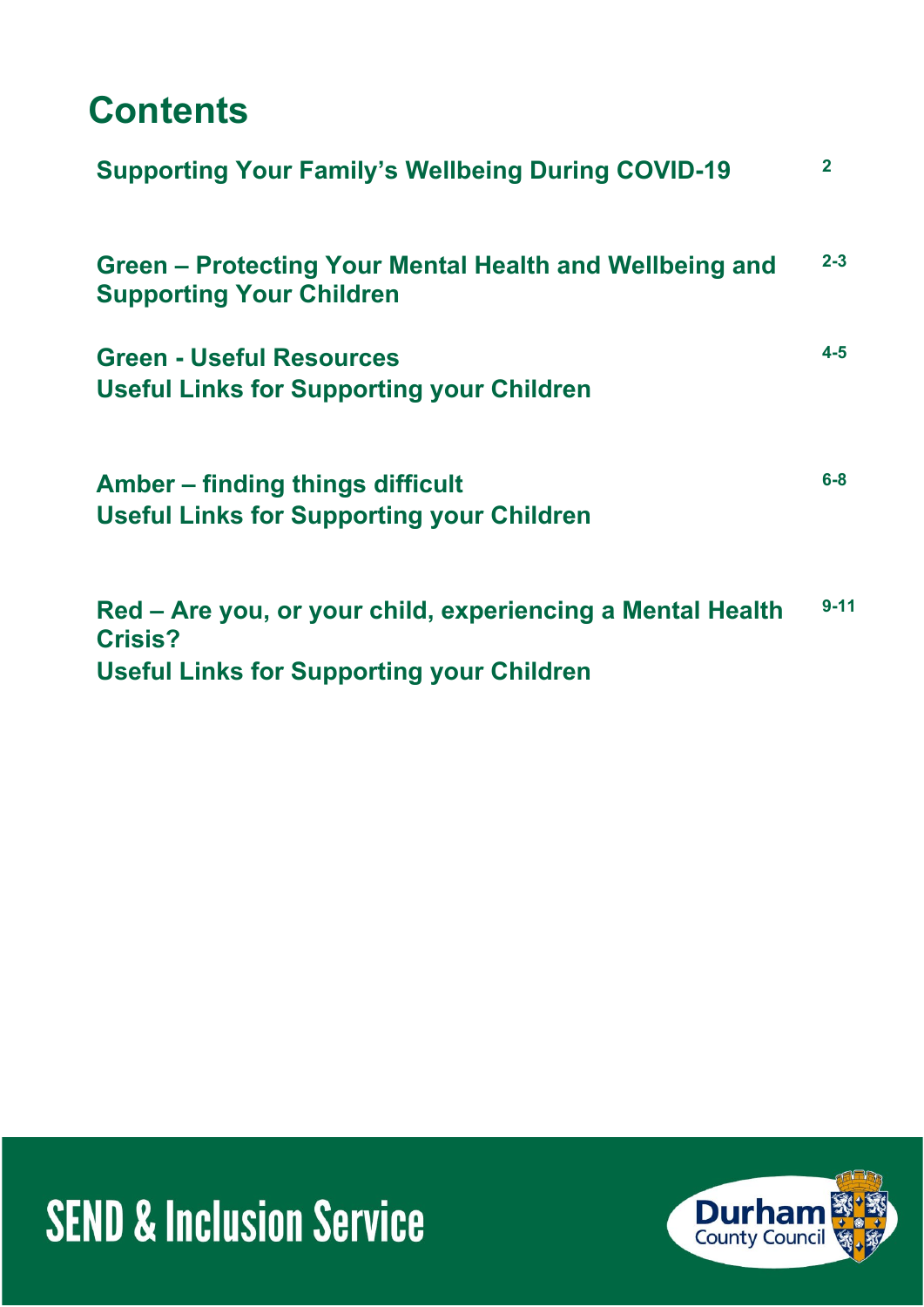#### **Supporting Your Family's Wellbeing During COVID-19**

It is normal to feel worried, stressed and anxious when we are faced with uncertain situations, but the sooner we acknowledge and learn to take care of our mental health, the healthier and better equipped we'll be to cope with the situation we're having to face.

We have shared ideas as well as useful links to help you and your family's wellbeing. The guide is colour coded as follows:



**Green**

I want to know how to protect my mental health and wellbeing.

#### **Amber**

I am finding things difficult and need some more mental health support.

**Red**

Help! I am, or a member of my family is, experiencing a mental health crisis.

#### **Green – Protecting Your Mental Health and Wellbeing**

Taking care of our mental health and checking in on others is something that we can all do, and we need to remember that by looking after our own mental health, we'll be best placed to look after our children. Try to plan your days or weeks to include something from each of the '5 ways to wellbeing' (developed by New Economics Foundation)

- 1. **BE ACTIVE** Try to make sure that you and your family get regular exercise every day.
- 2. **TAKE NOTICE** Take a break from the news and social media to notice and appreciate the small, good things, around you.
- 3. **CONNECT** Arrange to Facetime/Skype a friend for coffee, phone relatives more often than usual. Whilst it can be helpful to share worries, try to find other things to talk about too.
- 4. **GIVE** Lots of community groups are setting up schemes that aim to help vulnerable people at this difficult time. We can still offer mutual support to friends and family by checking in with them regularly.
- 5. **KEEP LEARNING** Learning a new skill or honing an existing one gives us a sense of purpose and achievement. Try starting a new hobby, studying online, or learning a new language.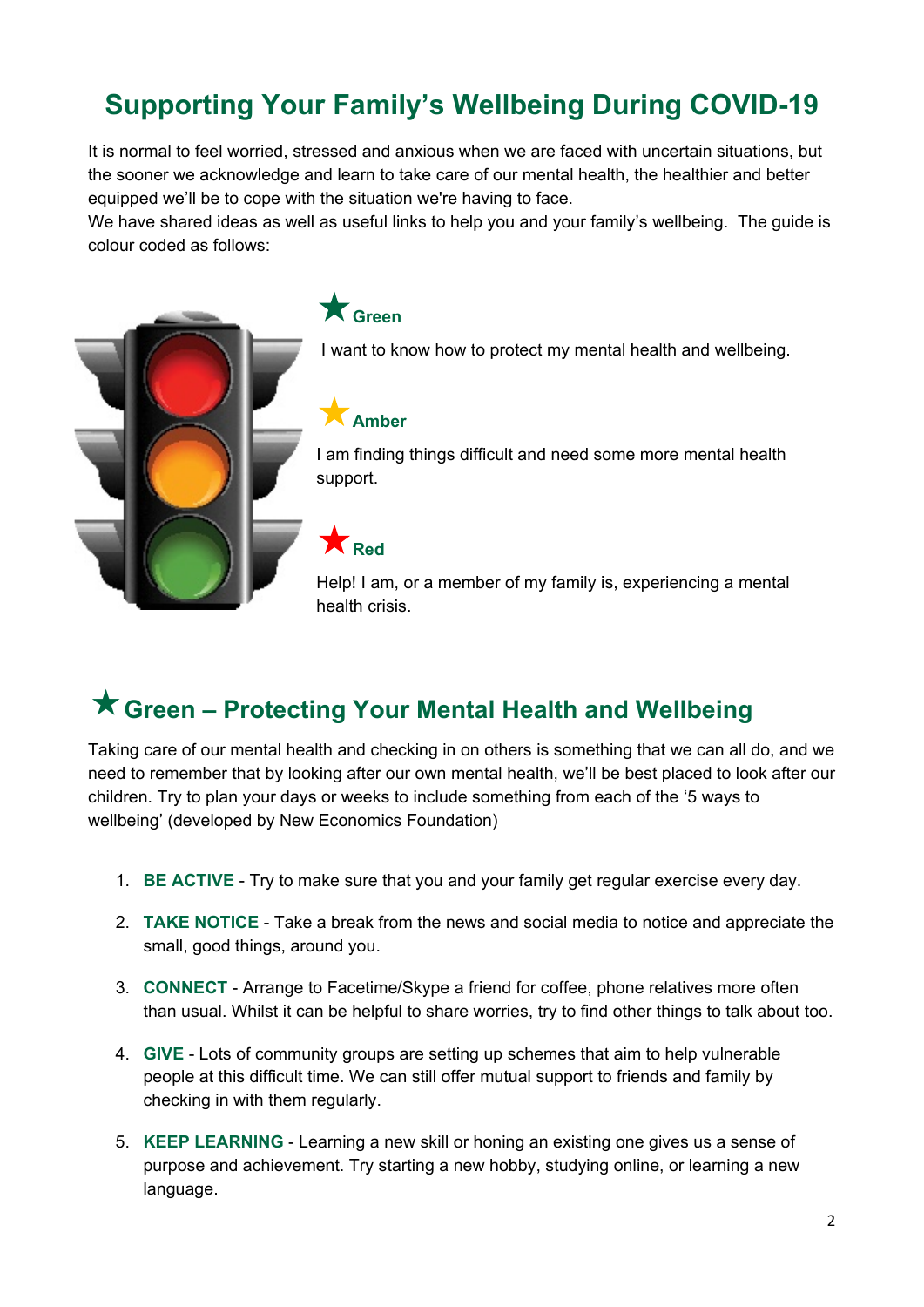#### **Supporting Your Children**

For the most part, children will need what they've always needed; love, attention and opportunities to learn and play. If children are home for long periods because of social-distancing or selfisolation, the following tips might be helpful:

- Try and keep to a structure and routine that suits you.
- Keep boundaries firm but fair.
- Make sure they get some time to burn off energy every day.
- Expect children to do some learning every day.
- Find opportunities for them to interact with their friends remotely (and SAFELY).
- Balance screen time with other activities.
- Give children opportunities to have a say in what will be happening. Family meetings where children and adults problem-solve together can be helpful for this. [\(https://bristolchildparentsupport.co.uk/ready-family-meetings/\)](https://bristolchildparentsupport.co.uk/ready-family-meetings/)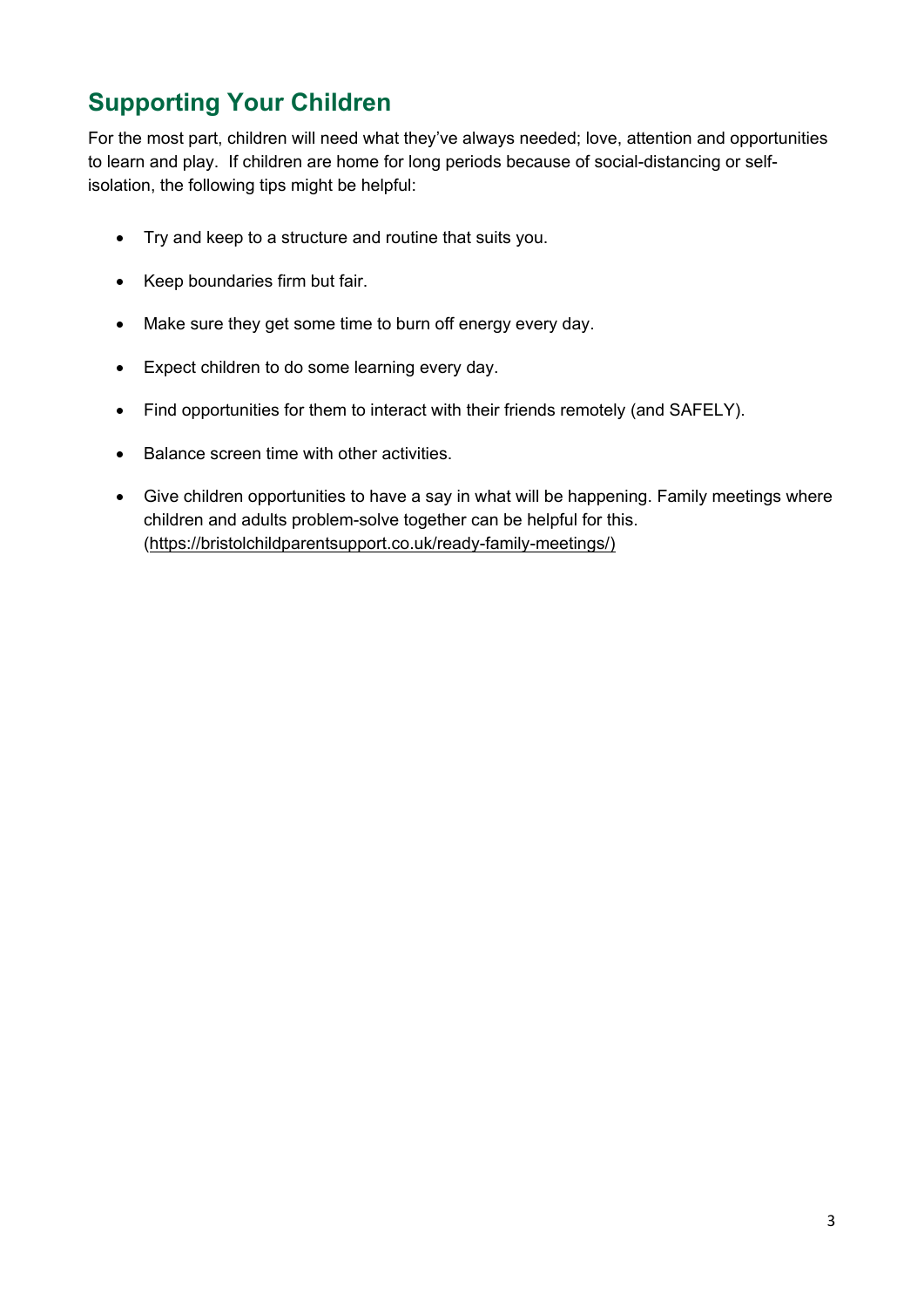### **Green - Useful Resources**

| <b>Resource</b>                                              | <b>Additional Information</b>                                                                                                                                                                                              | <b>How to access</b>                                                            |
|--------------------------------------------------------------|----------------------------------------------------------------------------------------------------------------------------------------------------------------------------------------------------------------------------|---------------------------------------------------------------------------------|
| Looking After Yourself,<br>Looking After Your<br>Children    | Advice for supporting yourself and<br>your family during school closures.                                                                                                                                                  | http://www.countydurhamfamilies.info/kb5/durham/fsd/article.page?id=KV20N6ygnVo |
| Working from home:<br>Your wellbeing action<br>plan          | Advice for supporting your mental<br>health and emotional wellbeing<br>when working from home. Includes<br>a positive daily plan.                                                                                          | https://www.cwmt.org.uk/working-from-home                                       |
| Anna Freud Centre for<br><b>Children and Young</b><br>People | Resources for parents/ carers/<br>practitioners in relation to self-care<br>and supporting your emotional<br>wellbeing.                                                                                                    | https://www.annafreud.org/selfcare/                                             |
| <b>Mental Health</b><br>Foundation                           | A range of content designed to give<br>more information about mental<br>health and to help you to look after<br>your mental health. Includes<br>podcasts, videos, inspiring stories<br>and information about getting help. | https://www.mentalhealth.org.uk/your-mental-health                              |
| Headspace                                                    | Online resources that support with a<br>range of issues including stress,<br>sleep and anxiety.                                                                                                                            | www.headspace.com                                                               |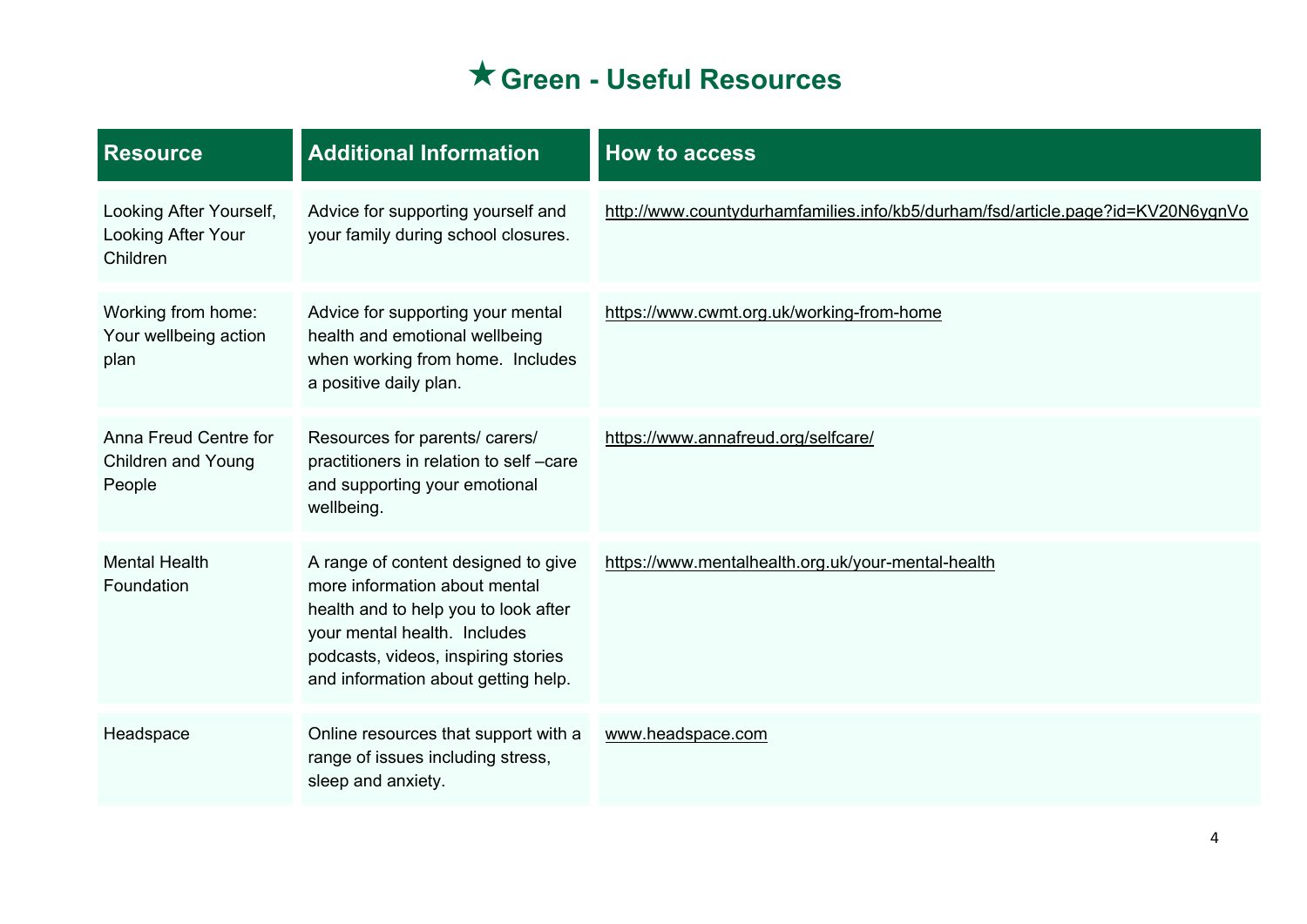## **Useful Links for Supporting your Children**

| <b>Resource</b>             | <b>Additional Information</b>                                                                                                     | <b>How to access</b>                                                                                              |
|-----------------------------|-----------------------------------------------------------------------------------------------------------------------------------|-------------------------------------------------------------------------------------------------------------------|
| Unicef                      | Guide to Talking to Children about<br>Coronavirus                                                                                 | https://www.unicef.org.au/blog/news-and-insights/march-2020/how-to-talk-to-your-<br>children-about-coronavirus    |
| MentalHealth.org            | Guide to Talking to Children about<br>Coronavirus                                                                                 | https://www.mentalhealth.org.uk/publications/talking-to-your-children-scary-world-<br><u>news</u>                 |
| <b>Mindheart</b>            | A Short Book about Coronavirus for<br>children under 7                                                                            | https://www.mindheart.co/descargables                                                                             |
| <b>CBBC Newsround</b>       | A video explaining Coronavirus for<br>children                                                                                    | https://www.bbc.co.uk/newsround/51342366?fbclid=lwAR3CyZq5rzXVoyGCgWjjpx6Y<br>qoetuZ1tP16y7wMjUR6uwgWyhRmf0aFTrAs |
| <b>Charlie Waller Trust</b> | Lots of useful online resources for<br>parents, children, young people and<br>professionals interested in<br>emotional wellbeing. | https://www.cwmt.org.uk/schools-families-resources                                                                |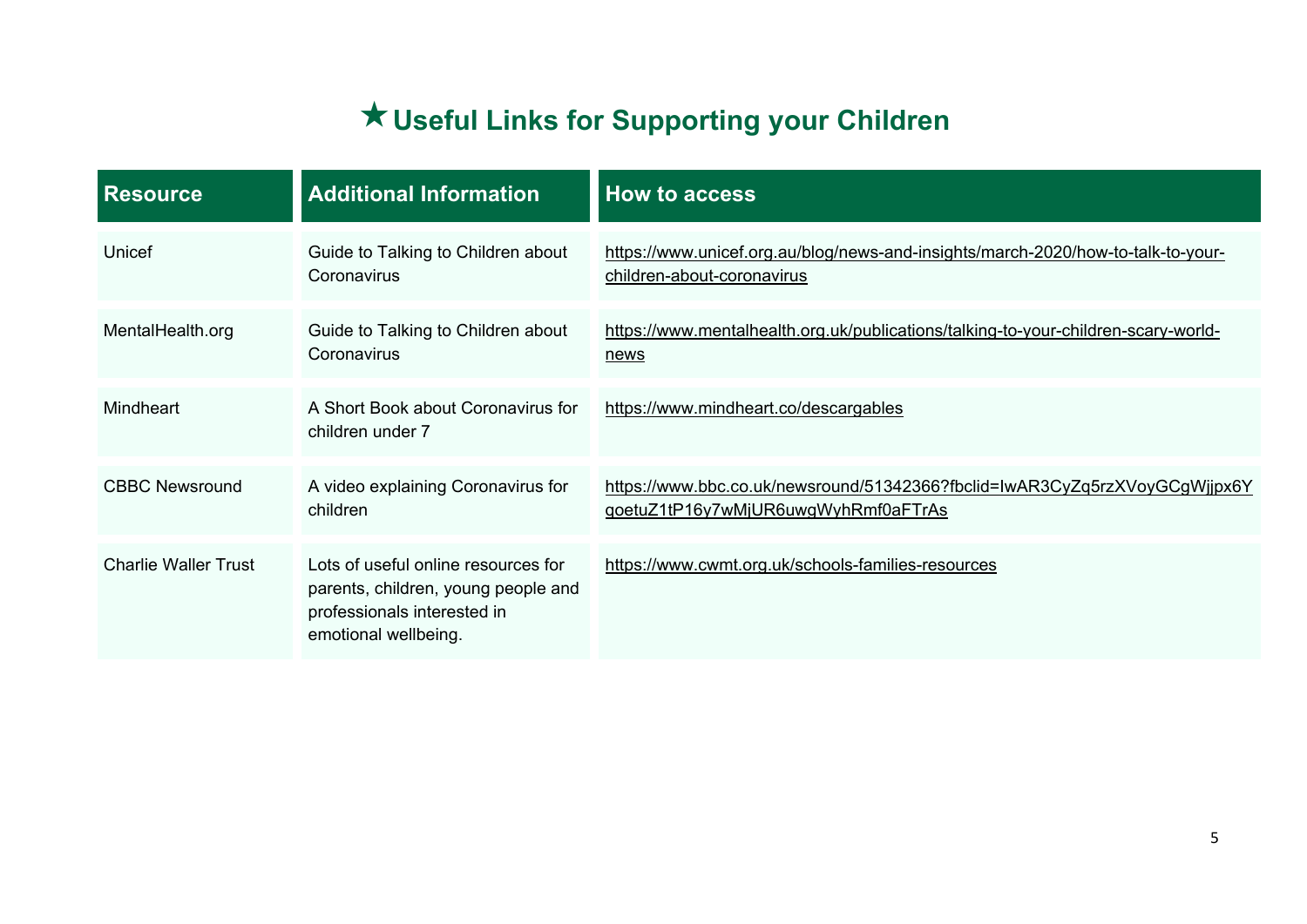#### **Amber – finding things difficult**

The following provides details of a range of people who may provide focused help to support with specific mental health needs.

| <b>Resource</b>                                                                     | <b>Additional Information</b>                                                                                         | <b>How to access</b>                                                                                                                            |
|-------------------------------------------------------------------------------------|-----------------------------------------------------------------------------------------------------------------------|-------------------------------------------------------------------------------------------------------------------------------------------------|
| Calm                                                                                | Free mindfulness and relaxation resources<br>linked to dealing with the Covid-19 pandemic.                            | https://www.calm.com/blog/take-a-deep-breath                                                                                                    |
| <b>ACTO</b>                                                                         | Contact details for registered online therapists<br>and counsellors.                                                  | https://acto-org.uk/therapists/                                                                                                                 |
| Anna Freud Centre for<br><b>Children and Young</b><br>People                        | Resources for parents/carers/ practitioners in<br>relation to self -care/emotional wellbeing.                         | https://www.annafreud.org/selfcare/                                                                                                             |
| Mind                                                                                | Mind provide information and support to those<br>living with, or supporting someone with, a<br>mental health problem. | https://www.mind.org.uk/information-support/coronavirus/coronavirus-and-<br>your-wellbeing/<br>Email: info@mind.org.uk<br>Text info line: 86463 |
| Cruse                                                                               | Dealing with bereavement during the<br><b>Coronavirus Pandemic</b>                                                    | https://www.cruse.org.uk/get-help/coronavirus-dealing-bereavement-and-<br>grief                                                                 |
| Talking Changes - free<br>and confidential talking<br>therapies and<br>counselling. | Support for over-16s living in County Durham<br>or Darlington<br>experiencing a common mental health<br>problem.      | www.talkingchanges.org.uk<br>0191 333 3300                                                                                                      |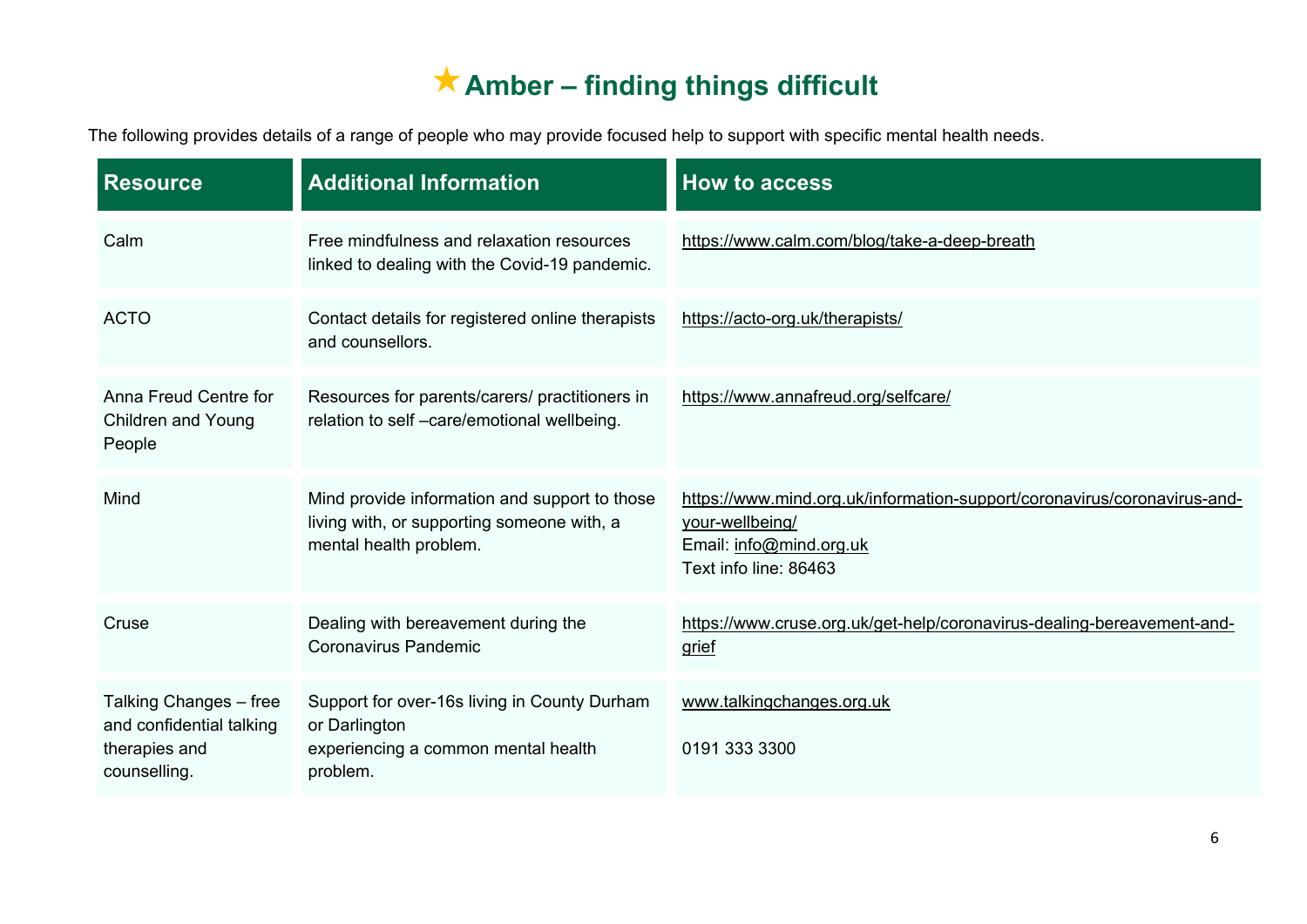| <b>Resource</b>                      | <b>Additional Information</b>                                                                                                                                                                                                                                                                                                                                                                                                                                                                                       | <b>How to access</b>                                                                                                                                                                                                                                          |
|--------------------------------------|---------------------------------------------------------------------------------------------------------------------------------------------------------------------------------------------------------------------------------------------------------------------------------------------------------------------------------------------------------------------------------------------------------------------------------------------------------------------------------------------------------------------|---------------------------------------------------------------------------------------------------------------------------------------------------------------------------------------------------------------------------------------------------------------|
| GP's                                 | GP's are there to help and support with all<br>aspects of emotional wellbeing/mental health<br>support.                                                                                                                                                                                                                                                                                                                                                                                                             | Please call your local GP directly.<br>https://www.nhs.uk/using-the-nhs/nhs-services/gps/                                                                                                                                                                     |
| <b>Community Floating</b><br>Support | Offer services for adults with mental health<br>issues, who do not have the support of a<br>social worker or care coordinator.<br>Help to improve mental wellbeing by<br>supporting with:<br>money matters<br>general life skills (such as building your<br>confidence, time management and helping<br>you find work)<br>housing issues<br>household skills<br>keeping healthy<br>social skills<br>Also provide short term supported<br>accommodation in the county in partnership<br>with Auckland Home Solutions. | Can be referred to by health services, GP, housing departments, or<br>voluntary agencies.<br>Can also self- refer:<br>Tel:<br>03000 269 071<br>E-mail: cfs@durham.gov.uk<br>Please note, there is a current waiting time of around 12 weeks for<br>assessment |
| One Point family<br>centres and hubs | The One Point teams are able to offer advice,<br>guidance and signposting over the phone.<br>If you already have a key worker, you can<br>contact them                                                                                                                                                                                                                                                                                                                                                              | 03000 261 111                                                                                                                                                                                                                                                 |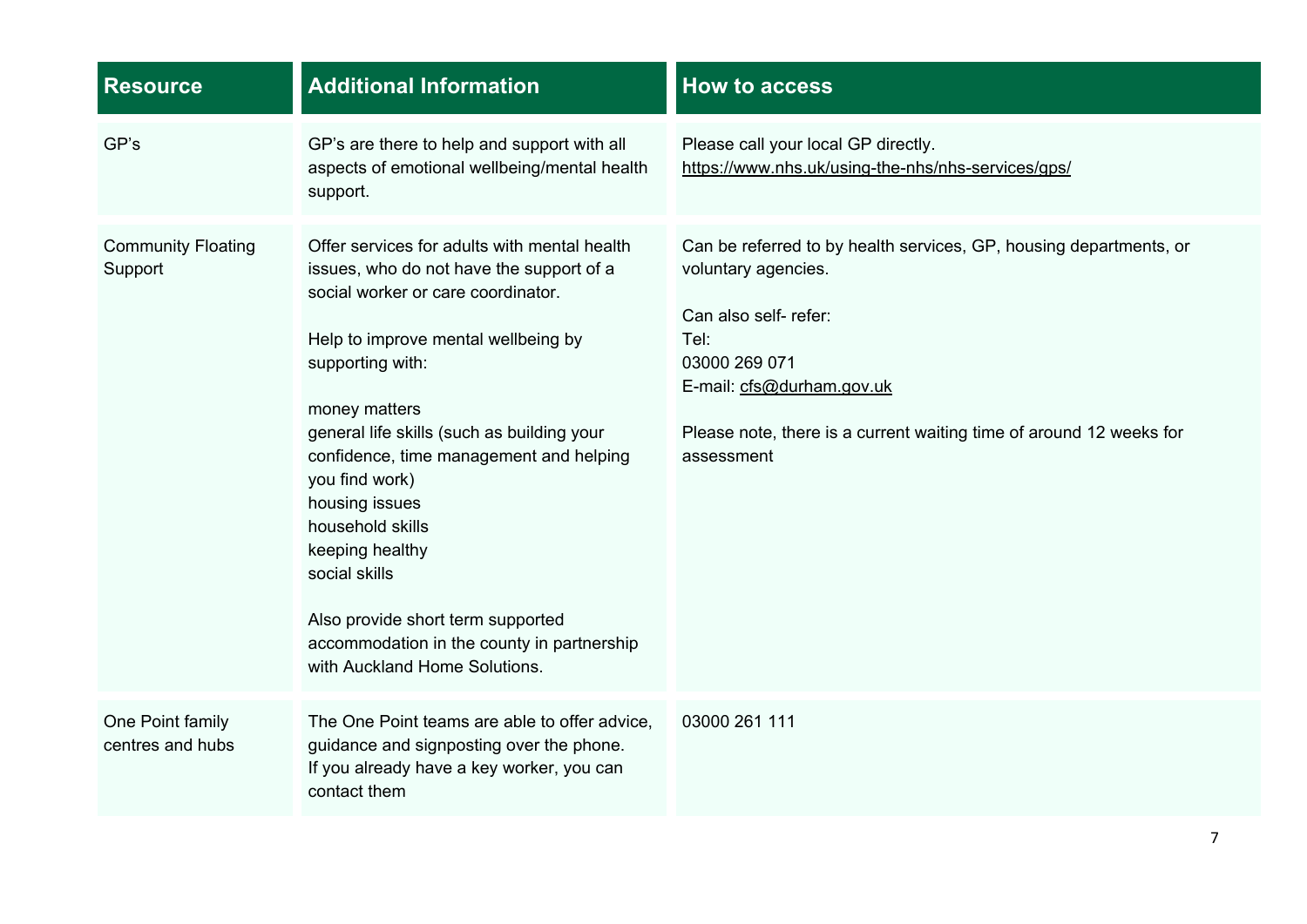### **Useful Links for Supporting Your Children**

| <b>Resource</b>                                                                                        | <b>Additional Information</b>                                                                                                                                  | <b>How to access</b>                                                                                                                      |
|--------------------------------------------------------------------------------------------------------|----------------------------------------------------------------------------------------------------------------------------------------------------------------|-------------------------------------------------------------------------------------------------------------------------------------------|
| <b>Young Minds</b>                                                                                     | Mental health support for young<br>people in relation to managing<br>anxiety around Coronavirus                                                                | https://youngminds.org.uk/blog/what-to-do-if-you-re-anxious-about-coronavirus/                                                            |
| <b>ELSA Support</b>                                                                                    | Resources and support for younger<br>children                                                                                                                  | https://www.elsa-support.co.uk/category/free-resources/coronavirus-support/                                                               |
| <b>KOOTH</b>                                                                                           | Free online support and counselling<br>service available to young people in<br>Durham                                                                          | https://www.kooth.com/                                                                                                                    |
| <b>Child and Adolescent</b><br><b>Mental Health Service</b><br>(CAMHS) Single Point<br>of Access (SPA) | A range of therapeutic services for<br>children, young people and their<br>families who experience moderate<br>to severe emotional/ mental health<br>problems. | Email<br>tewy.camhscountydurhamdarlington@nhs.net<br>Tel: 0300 123 9296                                                                   |
| Rollercoaster Support<br>Group                                                                         | A support group for parents/ carers<br>who are supporting a child or young<br>person with any kind of mental<br>health issue.                                  | www.twitter.com/RollercoasterPS<br>www.facebook.com/rollercoasterparentsupport<br>Email: parentsupport@success.coop<br>Tel: 07415 380 040 |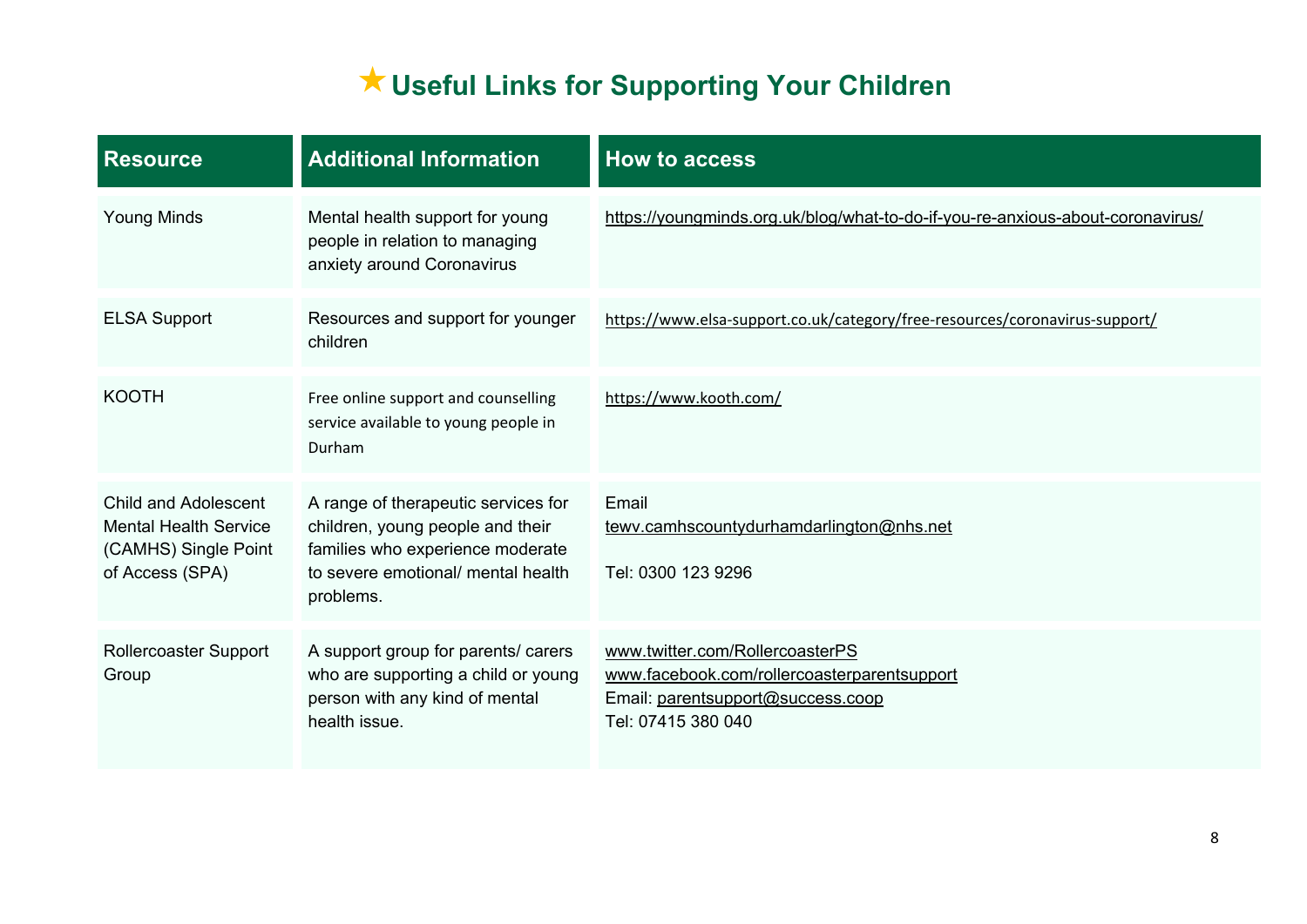#### **Red – Are you, or your child, experiencing a mental health crisis?**

#### (TAKEN FROM TEWV.NHS.UK CAMHS CRISIS AND LIAISON SERVICE)

The following links are to organisations that can help you/ your child when the person is:

- Suicidal or has self- harmed
- Experiencing extreme emotional distress that won't stop
- Experiencing severe anxiety/ emotional distress and would like to speak to someone
- Or if anyone needs urgent advice about someone's mental health:

| <b>Resource</b>                                                          | <b>Additional Information</b>                                                                                                                                                                  | <b>How to access</b>                                                                      |
|--------------------------------------------------------------------------|------------------------------------------------------------------------------------------------------------------------------------------------------------------------------------------------|-------------------------------------------------------------------------------------------|
| <b>GPs</b>                                                               | GPs are there to help and support<br>with all aspects of emotional<br>wellbeing/mental health support.                                                                                         | Please call your local GP directly.<br>https://www.nhs.uk/using-the-nhs/nhs-services/gps/ |
| <b>Access to Secondary</b><br><b>Mental Health Services</b><br>for $18+$ | TEWV and DCC provide integrated<br>community mental health services<br>on behalf of both organisations.<br>This access service will act as<br>triage and signpost to the relevant<br>services. | Access to the service is via a GP referral.                                               |
| <b>Samaritans</b>                                                        | Someone to talk to in confidence                                                                                                                                                               | Call them on 116 123                                                                      |
| Campaign Against<br>Living Miserably<br>(CALM)                           | Leading a movement against<br>suicide. Offers online and phone-<br>based support.                                                                                                              | https://www.thecalmzone.net/<br>Call 0800 585858<br>Open 5pm- midnight 365 days a year    |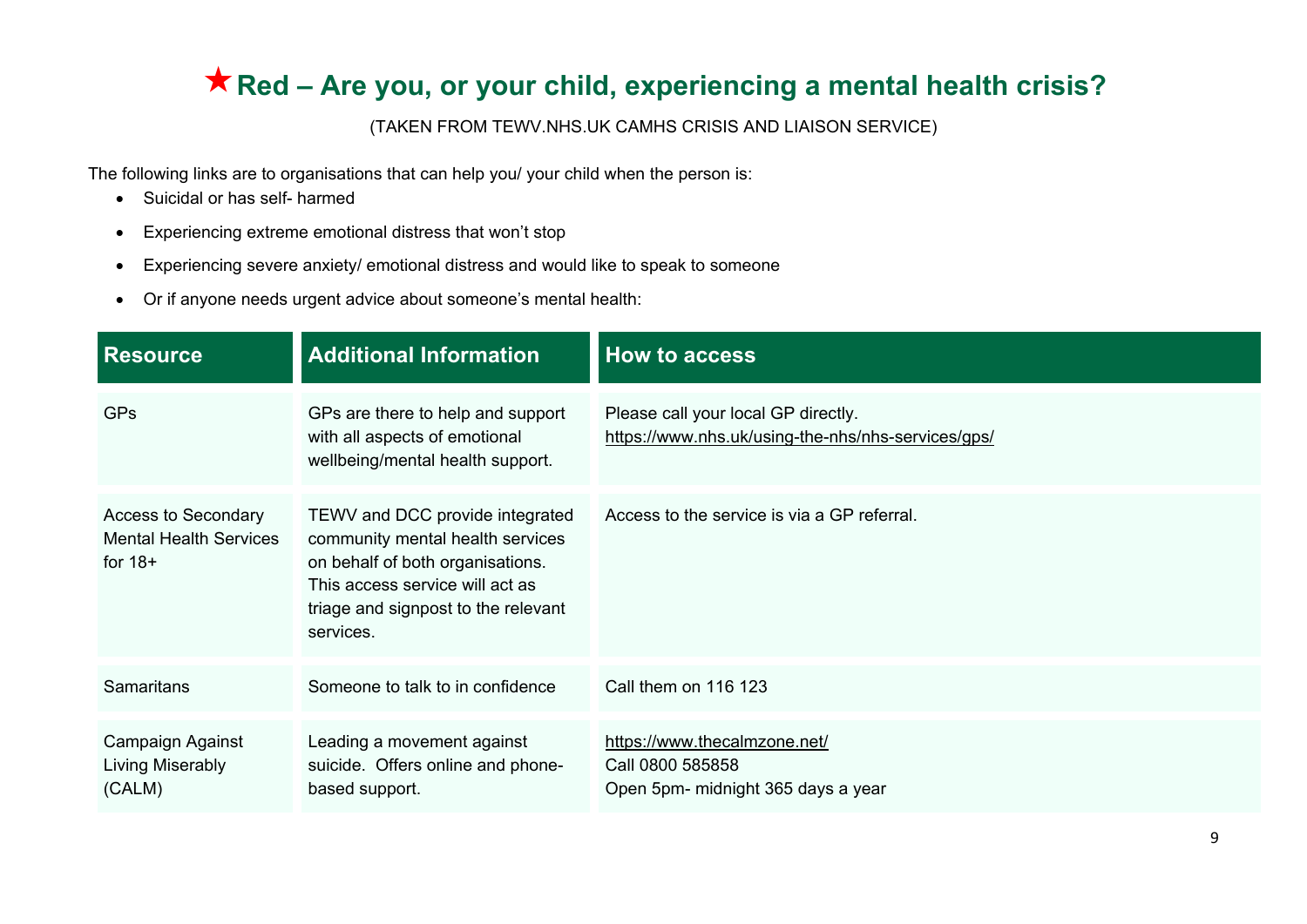| <b>Resource</b>      | <b>Additional Information</b>                                                                                                                         | <b>How to access</b>                        |
|----------------------|-------------------------------------------------------------------------------------------------------------------------------------------------------|---------------------------------------------|
| Shout                | Free 24/7 text service, for anyone in<br>crisis anytime, anywhere. It's a<br>place to go if you're struggling to<br>cope and you need immediate help. | https://www.giveusashout.org/<br>Text 85258 |
| <b>First Contact</b> | Social care support and advice if<br>you are concerned about the safety<br>of a child                                                                 | 03000 267 979                               |